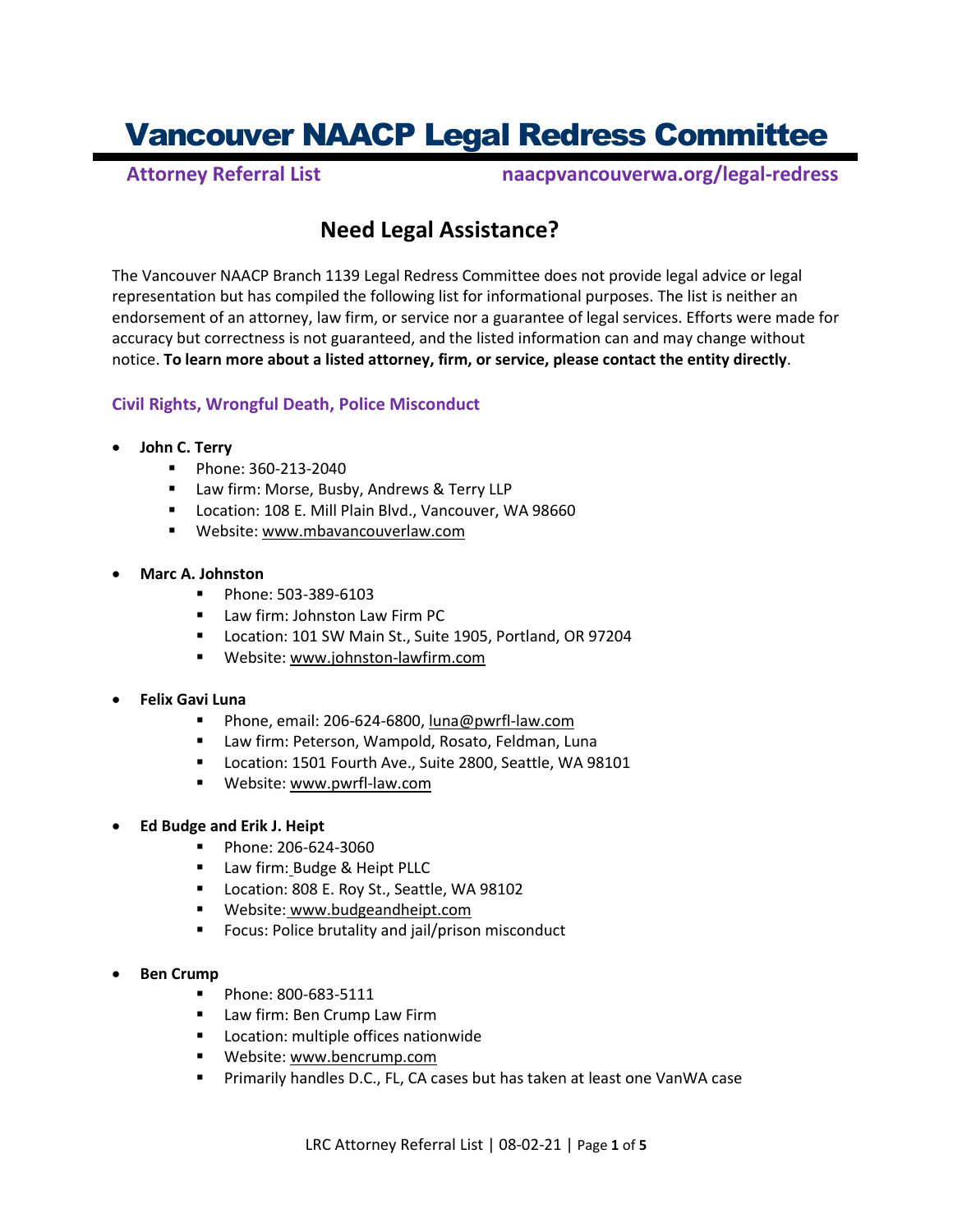- **Greg Kafoury**
	- Phone, email: 503-224-2647[, kafoury@kafourymcdougal.com](mailto:kafoury@kafourymcdougal.com)
	- Law firm: Kafoury & McDougal
	- Location: 411 SW Second Ave., Suite 200, Portland, OR 97204
	- Website[: www.kafourymcdougal.com](http://www.kafourymcdougal.com/)

# **Personal Injury**

- **Ben Melnick**
	- Phone: 360-695-4244
	- Law firm: Schauermann Thayer Jacobs Staples & Edwards PS
	- Location: 1700 E. Fourth Plain Blvd., Vancouver, WA 98661
	- Website[: www.washingtonoregonlawyers.com](http://www.washingtonoregonlawyers.com/)

#### • **Reed Johnson**

- Phone, email: 971-205-3266[; info@krolljohnson.com](mailto:info@krolljohnson.com)
- Law firm: Kroll & Johnson PC
- Locations: 2220 H St., #1, Vancouver, WA 98663; 521 SW Clay St., Suite 209, Portland, OR 97201
- **■** Website[: www.pdxinjurylawyers.com](http://www.pdxinjurylawyers.com/)
- Injuries related to motor vehicle accidents only
- **Jordan Taylor**
	- Phone, email: 360-737-1478[; jordan@hlf-law.com](mailto:jordan@hlf-law.com)
	- Law firm: Henderson Taylor
	- Location: 900 Washington St., Suite 1010, Vancouver, WA 98660
	- Website[: www.hlf-law.com](http://www.hlf-law.com/)

#### • **J. Clay McCaslin**

- Phone, email: 503-239-1910[, clay@mccaslinfirm.com](mailto:clay@mccaslinfirm.com)
- Law firm: Law Office of J. Clay McCaslin
- Website[: www.mccaslinfirm.com](http://www.mccaslinfirm.com/)
- Location: 319 SW Washington St., Suite 614, Portland, OR 97204
- **Marc A. Johnston**
	- Phone: 503-389-6103
	- Law firm: Johnston Law Firm PC
	- Location: 101 SW Main St., Suite 1905, Portland, OR 97204
	- Website[: www.johnston-lawfirm.com](http://www.johnston-lawfirm.com/)

#### **Criminal Defense, Traffic Defense**

- **Eli Marchbanks**
	- Phone, email: 360-205-2256[; emarchbanks@navigatelawgroup.com](mailto:emarchbanks@navigatelawgroup.com)
	- Law firm: Navigate Law Group
	- Location: 1310 Main St., Vancouver, WA 98660
	- Website[: www.navigatelawgroup.com](http://www.navigatelawgroup.com/)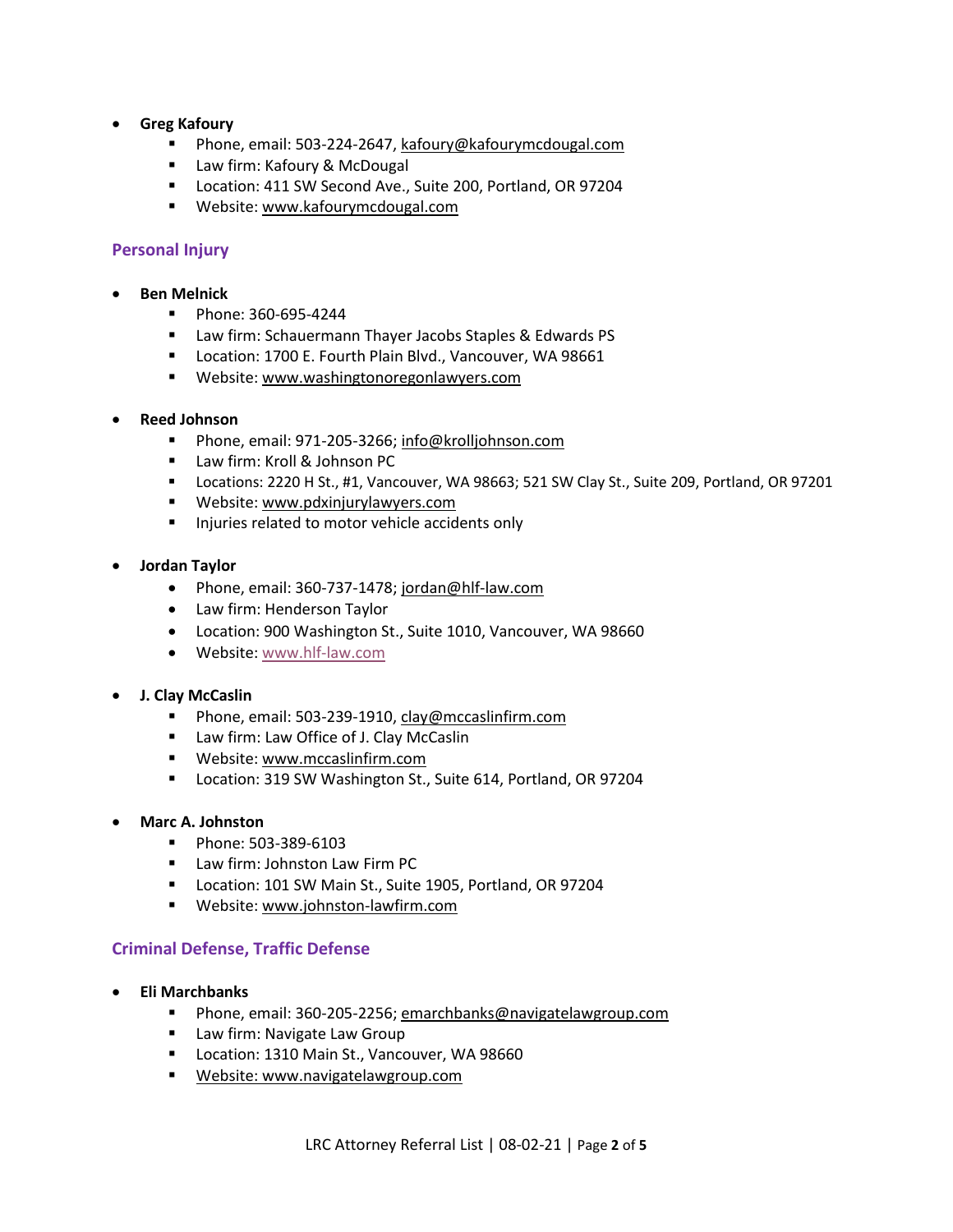- **Katie Kauffman**
	- Phone, email: 360-906-7234, [kkauffman@barrarlaw.com](mailto:kkauffman@barrarlaw.com)
	- Law firm: Jeffrey D. Barrar PS
- **John C. Terry**
	- Phone: 360-213-2040
	- Law firm: Morse, Busby, Andrews & Terry LLP
	- Location: 108 E. Mill Plain Blvd., Vancouver, WA 98660
	- Website[: www.mbavancouverlaw.com](http://www.mbavancouverlaw.com/)
- **Roger Priest**
	- Phone: 360-326-1267
	- Law firm: VanWA Legal PLLC
	- Location: 211 E McLoughlin Blvd, Vancouver, WA 98663
	- Website[: www.priestcriminaldefense.com](http://www.priestcriminaldefense.com/)
- **Christina Phelan**
	- Phone, email: 360-750-8750[; info@phelanlawoffice.com](mailto:info@phelanlawoffice.com)
	- Law firm: Phelan Law Office PLLC
	- Location: 904 Esther St., Vancouver, WA 98660
	- **■** Website[: www.phelanlawoffice.com](http://www.phelanlawoffice.com/)

# **Business Law**

- **John C. Terry**
	- Phone: 360-213-2040
	- Law firm: Morse, Busby, Andrews & Terry LLP
	- Location: 108 E. Mill Plain Blvd., Vancouver, WA 98660
	- Website[: www.mbavancouverlaw.com](http://www.mbavancouverlaw.com/)
- **Trevor J. Cartales**
	- Phone, email: 503-374-1303[; tcartales@navigatelawgroup.com](mailto:tcartales@navigatelawgroup.com)
	- Law firm: Navigate Law Group
	- Location: 1310 Main St., Vancouver, WA 98660
	- **E** Website[: www.navigatelawgroup.com](http://www.navigatelawgroup.com/)
- **J. Clay McCaslin**
	- Phone, email: 503-239-1910[, clay@mccaslinfirm.com](mailto:clay@mccaslinfirm.com)
	- Law firm: Law Office of J. Clay McCaslin
	- **■** Website[: www.mccaslinfirm.com](http://www.mccaslinfirm.com/)
	- Location: 319 SW Washington St., Suite 614, Portland, OR 97204
- Location: 2300 Main St., Vancouver, WA 98660
- Website[: www.barrarlaw.com](http://www.barrarlaw.com/)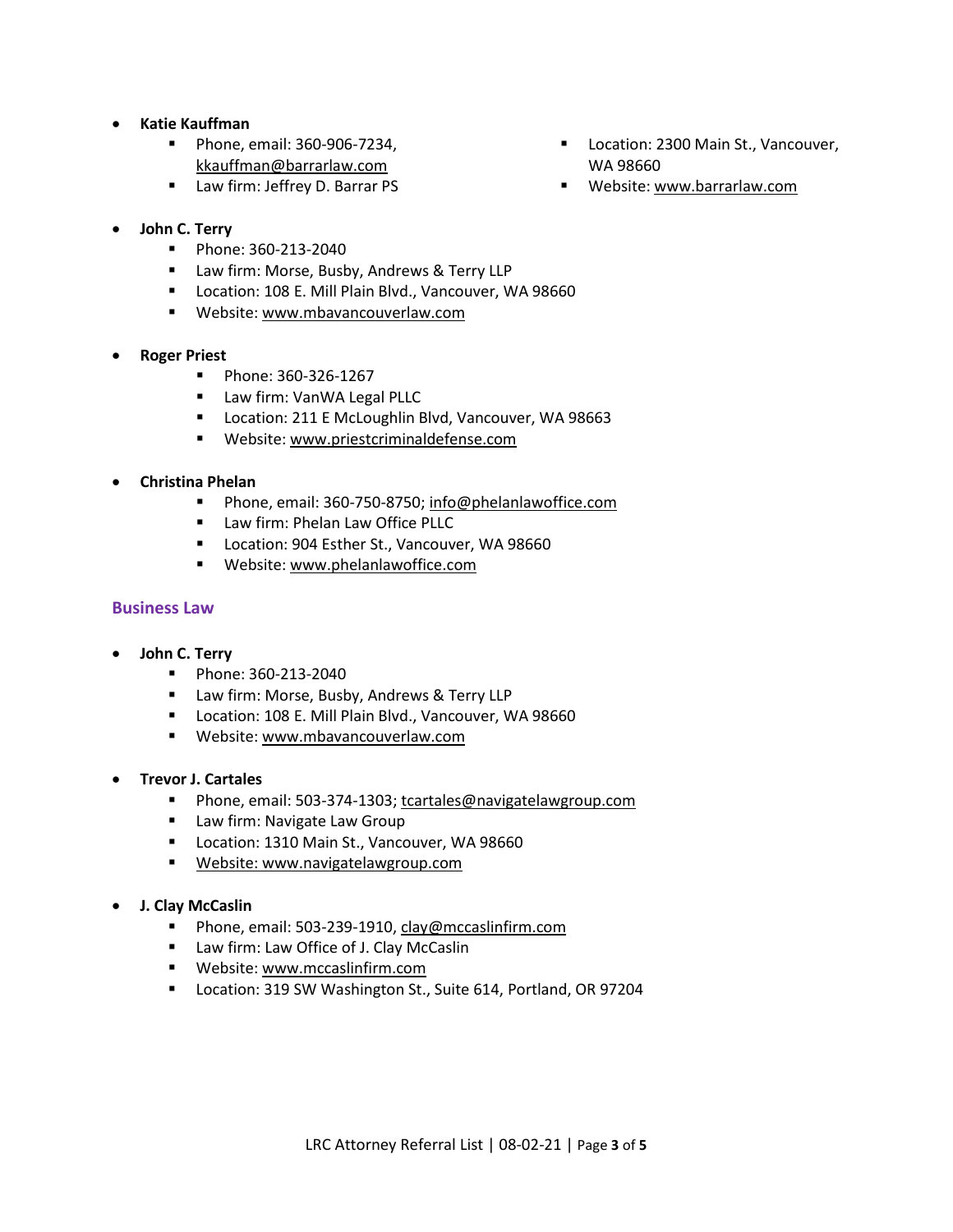# **Employment Law**

- **Colin F. McHugh**
	- Phone Number and Email: 360-205-2249[; cmchugh@navigatelawgroup.com](mailto:cmchugh@navigatelawgroup.com)
	- Law Firm: Navigate Law Group
	- Location: 1310 Main St., Vancouver, WA 98660
	- Website[: www.navigatelawgroup.com](http://www.navigatelawgroup.com/)
- **J. Clay McCaslin**
	- Phone, email: 503-239-1910[, clay@mccaslinfirm.com](mailto:clay@mccaslinfirm.com)
	- Law firm: Law Office of J. Clay McCaslin
	- Website[: www.mccaslinfirm.com](http://www.mccaslinfirm.com/)
	- Location: 319 SW Washington St., Suite 614, Portland, OR 97204

# **Medical Malpractice**

#### **Jordan Taylor**

- Phone, email: 360-737-1478[; jordan@hlf-law.com](mailto:jordan@hlf-law.com)
- Law firm: Henderson Taylor
- Location: 900 Washington St., Suite 1010, Vancouver, WA 98660
- Website[: www.hlf-law.com](http://www.hlf-law.com/)

# **Wills and Estate Planning**

#### **Josi R. Howard**

- Phone Number and Email: 971-250-0007, [jhoward@navigatelawgroup.com](mailto:jhoward@navigatelawgroup.com)
- Law Firm: Navigate Law Group
- Location: 1310 Main St., Vancouver, WA 98660
- Website[: www.navigatelawgroup.com](http://www.navigatelawgroup.com/)

# **Social Security Disability**

### **Marla Heikkala**

- Phone Number: 360-699-5405
- Law Firm: Marla Heikkala & Associates
- Location: 6529 NE Hwy 99, Vancouver, WA 98665
- Website[: www.vancouverdisabilitylawyer.com](http://www.vancouverdisabilitylawyer.com/)

#### **Free Legal Services for Eligible People on Lower Incomes**

- **Northwest Justice Project**
	- Vancouver Office Phone Number: 360-693-6130
	- Vancouver Office Location: 500 W. Eighth St., Suite 275, Vancouver, WA 98660
	- CLEAR Statewide Hotline: 1-888-201-1014 (call weekdays between 9:15 a.m. + 12:15 p.m.)
	- Assist with the following cases: Housing, Family Law, Education, Criminal Records, Public Benefits, Medical, Consumer, or Court Debt, Bankruptcy.
	- **■** Website[: www.nwjustice.org](http://www.nwjustice.org/)